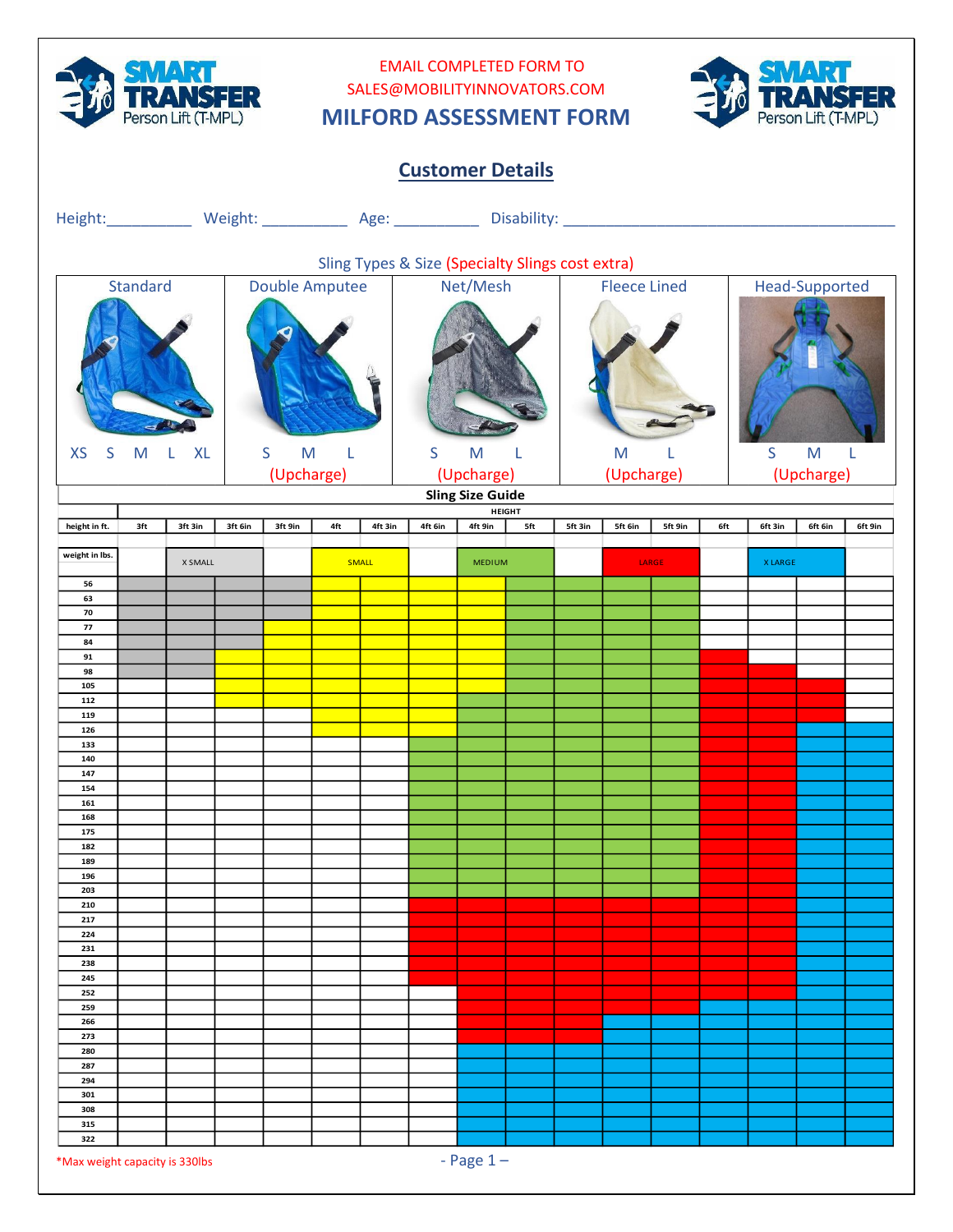# **MILFORD ASSESSMENT FORM**

| <b>Vehicle Details</b>                                                                                                                                                                                                                                                                                                                                                                                    |                                                  |                                  |  |                                                                                                                                                                                                                                |  |  |  |
|-----------------------------------------------------------------------------------------------------------------------------------------------------------------------------------------------------------------------------------------------------------------------------------------------------------------------------------------------------------------------------------------------------------|--------------------------------------------------|----------------------------------|--|--------------------------------------------------------------------------------------------------------------------------------------------------------------------------------------------------------------------------------|--|--|--|
|                                                                                                                                                                                                                                                                                                                                                                                                           |                                                  |                                  |  | Year: The contract of the contract of the contract of the contract of the contract of the contract of the contract of the contract of the contract of the contract of the contract of the contract of the contract of the cont |  |  |  |
| <b>Installation Position:</b>                                                                                                                                                                                                                                                                                                                                                                             |                                                  |                                  |  |                                                                                                                                                                                                                                |  |  |  |
| Rear Right Side                                                                                                                                                                                                                                                                                                                                                                                           | Front Right Side                                 |                                  |  | Driver Side = Front Left Side<br>Passenger Side = Front Right Side<br>Rear Passenger Side = Rear Right Side<br>Rear Driver Side = Rear Left Side                                                                               |  |  |  |
| <b>Rear Left Side</b>                                                                                                                                                                                                                                                                                                                                                                                     | <b>Front Left Side</b>                           |                                  |  |                                                                                                                                                                                                                                |  |  |  |
|                                                                                                                                                                                                                                                                                                                                                                                                           |                                                  |                                  |  |                                                                                                                                                                                                                                |  |  |  |
| Please provide the four measurements (in inches) below:<br>A: From the ground to<br>the top of the sill.                                                                                                                                                                                                                                                                                                  | B: From the ground to<br>the depression in seat. | top of wheelchair seat.          |  | X: From the ground to the Y: From the ground to the<br>middle of sternum (seated)                                                                                                                                              |  |  |  |
| $A =$<br>$B =$                                                                                                                                                                                                                                                                                                                                                                                            |                                                  | $X =$                            |  | Y =                                                                                                                                                                                                                            |  |  |  |
|                                                                                                                                                                                                                                                                                                                                                                                                           |                                                  | <b>Sill Bracket</b>              |  |                                                                                                                                                                                                                                |  |  |  |
| Sill Brackets are used on vehicles that have a low<br>dash or to retain the use of the glovebox. This is<br>typically used in smaller vehicles and will need to<br>be removed before closing the vehicle door.<br>*Using a Sill Bracket will reduce the weight<br>capacity by 55lbs., minimize foot/leg space & can<br>not be used with vehicle specific applications<br>(unless designed in conjunction) |                                                  | If Mounting Post will obstruct   |  | If there is less than 7" of space                                                                                                                                                                                              |  |  |  |
| Does the vehicle need a Sill Bracket?                                                                                                                                                                                                                                                                                                                                                                     |                                                  | the glove box, a Sill Bracket is |  | from the door sill to the                                                                                                                                                                                                      |  |  |  |

Yes \_\_\_\_\_\_\_\_ No \_\_\_\_\_\_

recommended. bottom of the dash, a Sill

Bracket is required.